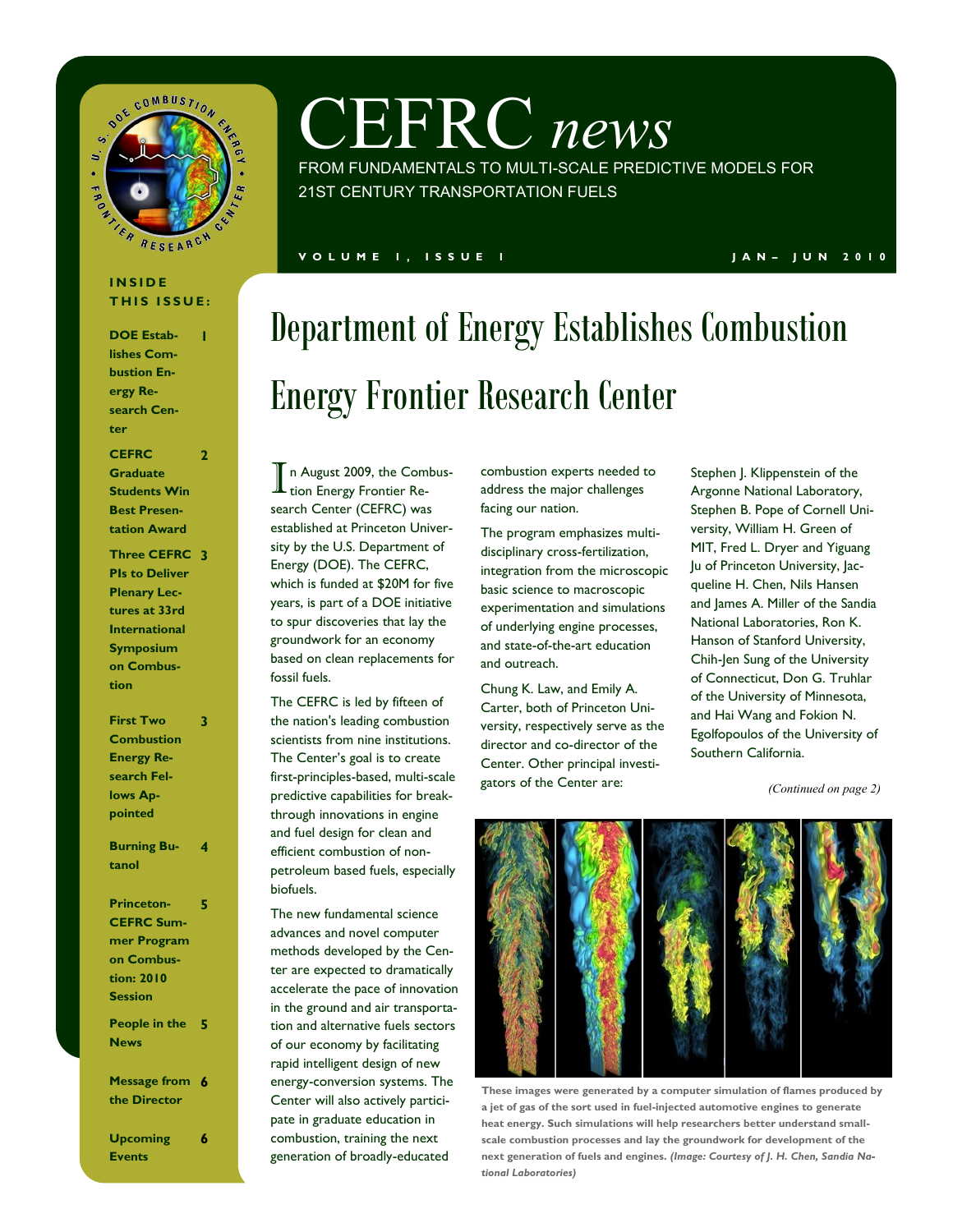### **P A G E 2**

# Combustion Energy Frontier Research Center

Oversight of the Center is provided by a high-level International Advisory Committee, consisting of twelve members who provide critique and guidance to the CEFRC's research program. These members are:

David Clary (Oxford, UK), Med Colket (United Technologies), Michael Drake (GM Research), John Farrell (ExxonMobil), Katharina Kohse-Hoinghaus (Universität

*(Continued from page 1)* Bielefeld, Germany), Marsha I. Lester (University of Pennsylvania), Norbert Peters (RWTH Aachen, Germany), Michael Pilling (University of Leeds, UK), Adel Sarofim (University of Utah), Wing Tsang (NIST), Luc Vervisch (INSA-Ruen, France), and Charles K. Westbrook (Lawrence Livermore National Laboratory and President of the Combustion Institute).



**Chung K. Law Director**





**Emily A. Carter Co-Director**















**Jacqueline H. Chen Fredrick L. Dryer Fokion N. Egolfopoulos**



**William H. Green Nils Hansen Ronald K. Hanson Yiguang Ju Stephen J. Klippenstein**









**James A. Miller Stephen B. Pope Chih-Jen Sung Donald G. Truhlar Hai Wang**



# CEFRC Graduate Students Win Best Presentation Awards



The 2nd International Forum on

Multidisciplinary Education and Research for Energy Science December 12-16, 2009, Okina

C EFRC Principal Investigator **Professor Yiguang Ju** of Princeton University, along with five of the University's graduate students, were invited to speak at the "2nd International Forum on Multidisciplinary Education and

Research for Energy Science". This forum, which is sponsored by the Global COE program "Multidisciplinary Education and Research Center for Energy Science" at the Tokyo Institute of Technology, was conducted in Okinawa, Japan on December 12-16, 2009.

Professor Ju discussed "The Challenges and Advances of Combustion Research for Renewable Transportation Fuels". Congratulations to graduate students Michael Burke and Yuan Xu for "Best Presentation Awards".

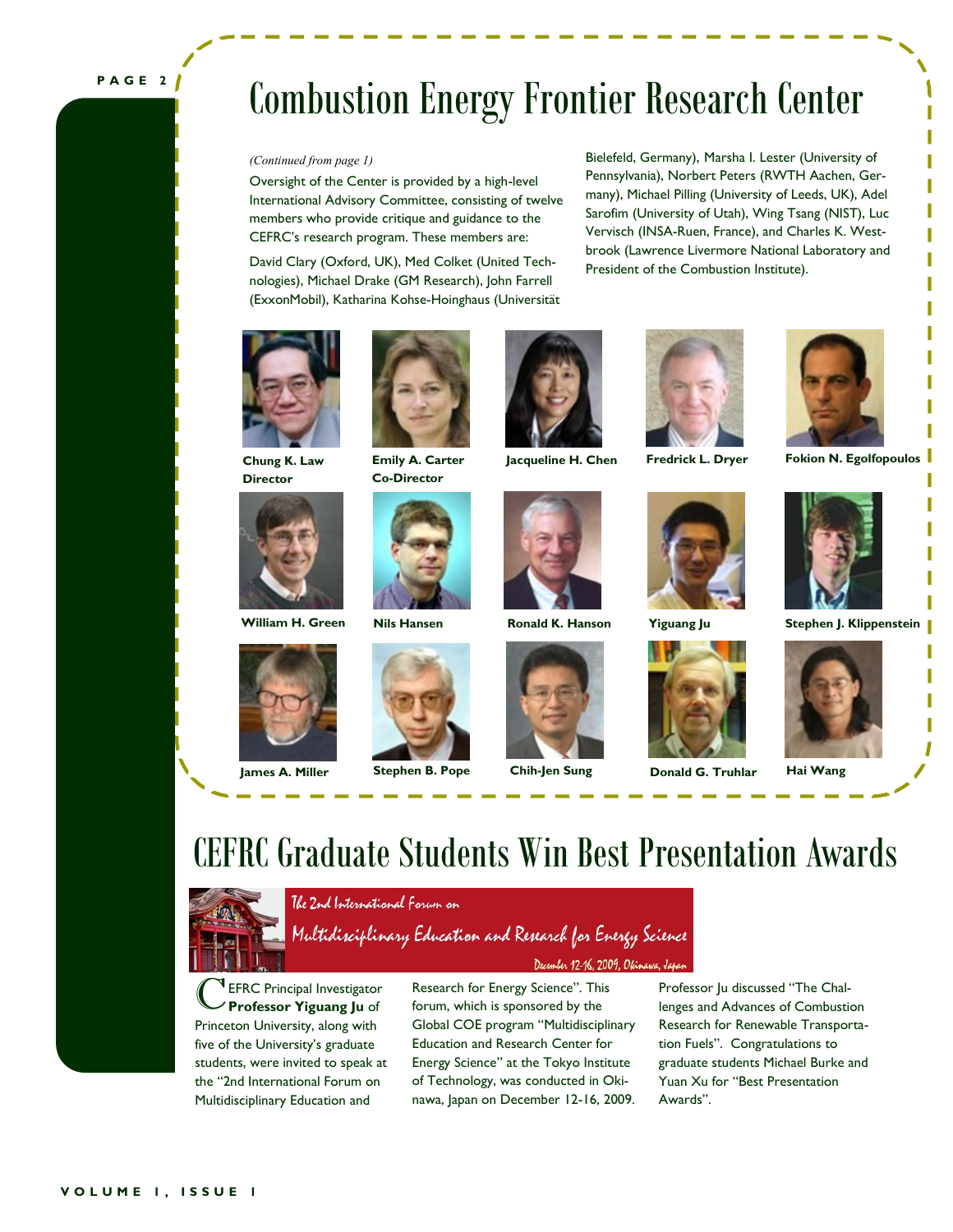

# Three CEFRC Principal Investigators to Deliver Plenary Lectures at the 33rd International Symposium on Combustion

T <sup>1</sup>he 33rd International Symposium on Combustion, organized by the Combustion Institute, will be hosted by Tsinghua University in Beijing, China on August 1- 6, 2010.

At this widely-attended biennial symposium, three of the five plenary lectures will be delivered by principal investigators from the CEFRC. In the opening *"Hottel Lecture"*, **Professor Ronald K. Hanson** of Stanford University will present modern techniques for studying chemical kinetics.

**Dr. Jacqueline H. Chen** of Sandia National Laboratories will discuss turbulent combustion modeling, and **Professor Hai Wang** of the University of Southern California will address combustion-generated particulates: soot and material synthesis.

The other two plenary lectures will be delivered by Dr. Marcus Alden of the Lund Institute of Technology and Professor Kaoru Maruta of Tohoku University.

# First Two Combustion Energy Research Fellows Appointed

Two-year positions as Combus-<br>tion Energy Research Fellows wo-year positions as Combusare available for co-sponsored postdoctoral or more senior research associates to perform joint, high-risk, high-payoff research projects with at least two principal investigators of the Center in their respective locations. These "roving post doctoral" positions are designed to provide synergy and continuous rejuvenation of research directions. They are highly competitive appointments and offer rigorous training for the next generation of leaders in combustion science and technology. We anticipate four to five appointments being offered each year, each for a two-year tenure.

In January 2010, the CEFRC announced the appointment of the Center's first Combustion Energy Research Fellows, Dr. Bin Yang and Dr. Andrew Garmory.

Dr. Bin Yang , formerly a post doctoral fellow at Cornell University, joined the team in January 2010 to conduct joint research at the Ad-



**Bin Yang**

vanced Light Source (ALS) at Lawrence Berkeley National Laboratory (LBNL) and Sandia National Laboratories with Dr. Nils Hansen and at the University of Southern California (USC) with Professor Hai Wang. The goal of his research is to establish a fundamental and predictive reaction model for isobutanol and furan combustion.

Dr. Andrew Garmory, formerly a post doctoral research associate at Cambridge University, joined the CEFRC on Feb. 1, 2010. He will conduct research on using data from direct numerical simulations (DNS) to validate and improve large-eddy simulation/filtered density function (LES/FDF) computations. Dr. Garmory will be working



**Andrew Garmory**

with Professor Stephen Pope of Cornell University, and Dr. Jacqueline Chen of Sandia National Laboratories.

Interested applicants are invited to submit their curriculum vitae in-

cluding publications, contact information for three references, and identification of potential sponsors among the fifteen principal investigators. Candidates to be given serious consideration will be contacted for further information. Visit the Combustion Research Fellowships page at the CEFRC website http:// cefrc.princeton.edu/programs/combustionresearch-fellowships.aspx for additional information or contact Lilian Tsang at efrc@princeton.edu.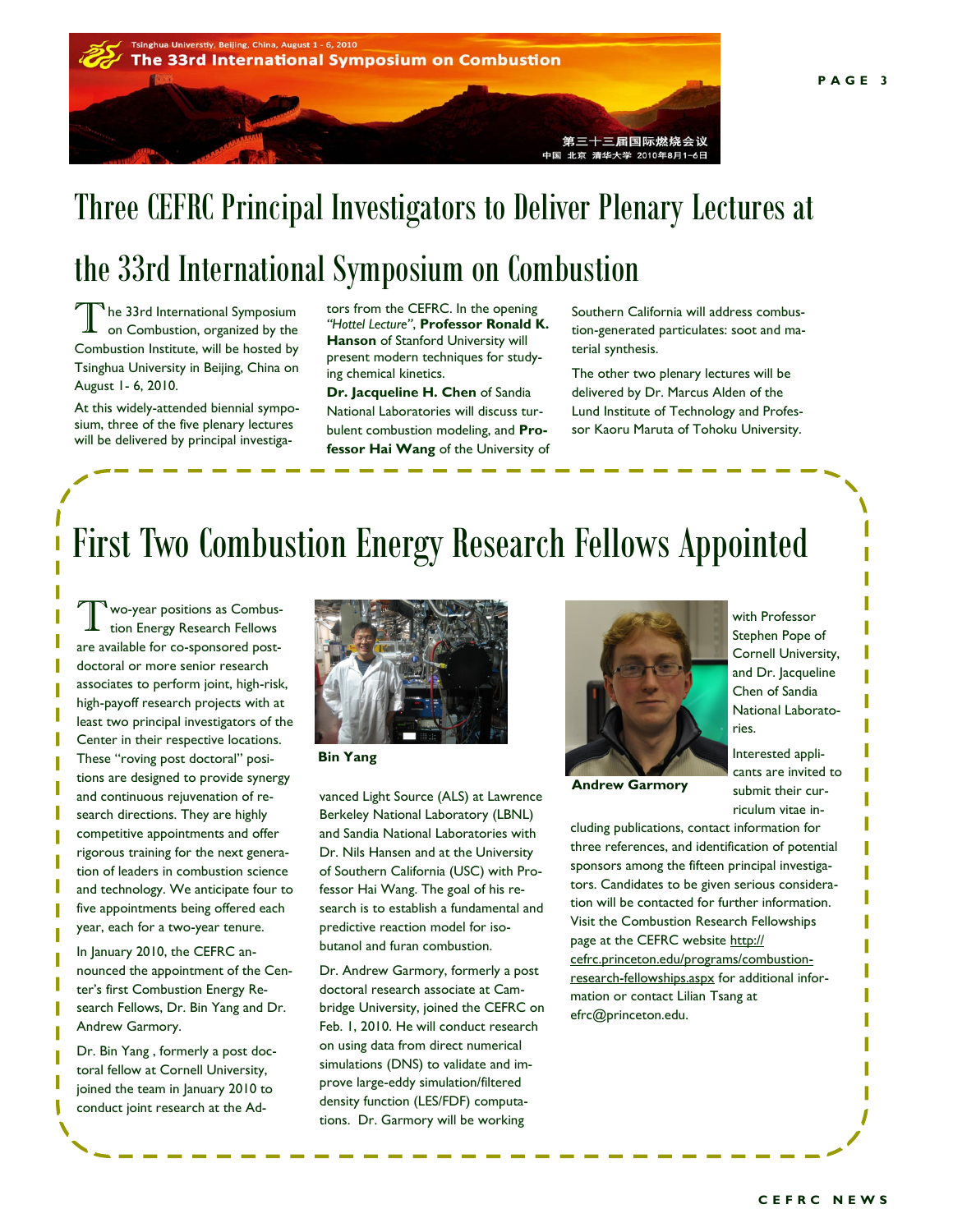**P A G E 4**



**William H. Green, Jr. Professor, Dept. of Chemical Engineering MIT**

# Burning Butanol: Fundamentals of Alternative Fuel Chemistry

 $\sum$  esearchers around the world are hard at work developing new biofuels, to take advantage of the large underutilized biomass resource, and the capability of micro-organisms to create specific fuel molecules. However, many of these proposed new fuels have never been tested in engines, and it is not clear how they should best be deployed. An accurate understanding of the fuel chemistry would allow engineers to simulate the performance of the proposed fuels in a variety of engines, to identify the best opportunities.

One of the new biofuels that is closest to commercialization is butanol (either *n*-butanol or *iso* -butanol). It is being produced by BUTAMAX, a joint venture between BP and DuPont, and is expected to be commercialized within the next three years. Butanol has a high energy content and is more compatible with conventional fuels and engines than ethanol, which currently dominates the biofuel market in the United States.

To facilitate a rapid and accurate determination of how the new biofuel could be most effectively used, the CEFRC team decided to work together to rapidly construct a kinetic model for *n-*butanol combustion chemistry, and to

validate this model against a variety of experiments probing different reaction conditions. The initial kinetic model, which was developed at the Massachusetts Institute of Technology in the Fall of 2009 by graduate student Michael Harper, visiting postdoc Kevin Van Geem of Gent University, and Professor William Green, was compared with existing data (mostly literature data, plus new pyrolysis data measured in Gent and new butanal ignition delays measured in CEFRC member Professor Ron Hanson's lab at Stanford). The model agrees very well with all this data.

While this model was being developed, several other members of the CEFRC team were working in parallel, making new measurements and calculations on butanol chemistry. The flame speed of butanol under various conditions was measured by Professor Egolfopoulos' group at University of Southern California and Professor Law's group at Princeton University. Professor Law's group also measured the ignition behavior of liquid butanol. Professor Truhlar's group at the University of Minnesota computed the rates of several isomerization reactions of the butoxyl radical, a key intermediate. And Professor Dryer's group at Princeton University began a series of measurements on the dehydra-

### By William H. Green, Jr.

tion reactions of butanols which convert the alcohols into olefins, significantly changing their ignition chemistry.

In January, Professor Chih-Jen Sung at the University of Connecticut directly measured butanol ignition delays at high pressure conditions important in many engines, and observed that both the new CEFRC model and all previous models for butanol ignition seriously overestimate the ignition delay. Professor Hanson's group is now confirming and extending these ignition measurements to higher temperatures, and directly measuring the key OH + butanol reaction rate.

Later this year, the CEFRC team plans to combine all the new information with the literature data to construct a reliably accurate, heavily validated kinetic model for nbutanol combustion.

"It is amazing how much progress the team has made on this problem since the Center started six months ago", said Professor Green. "Five years ago almost nothing was known about the combustion chemistry of butanol, but now it looks like we will be able to publish an accurate, detailed, wellvalidated kinetic model suitable for flame and engine simulations before the end of 2010."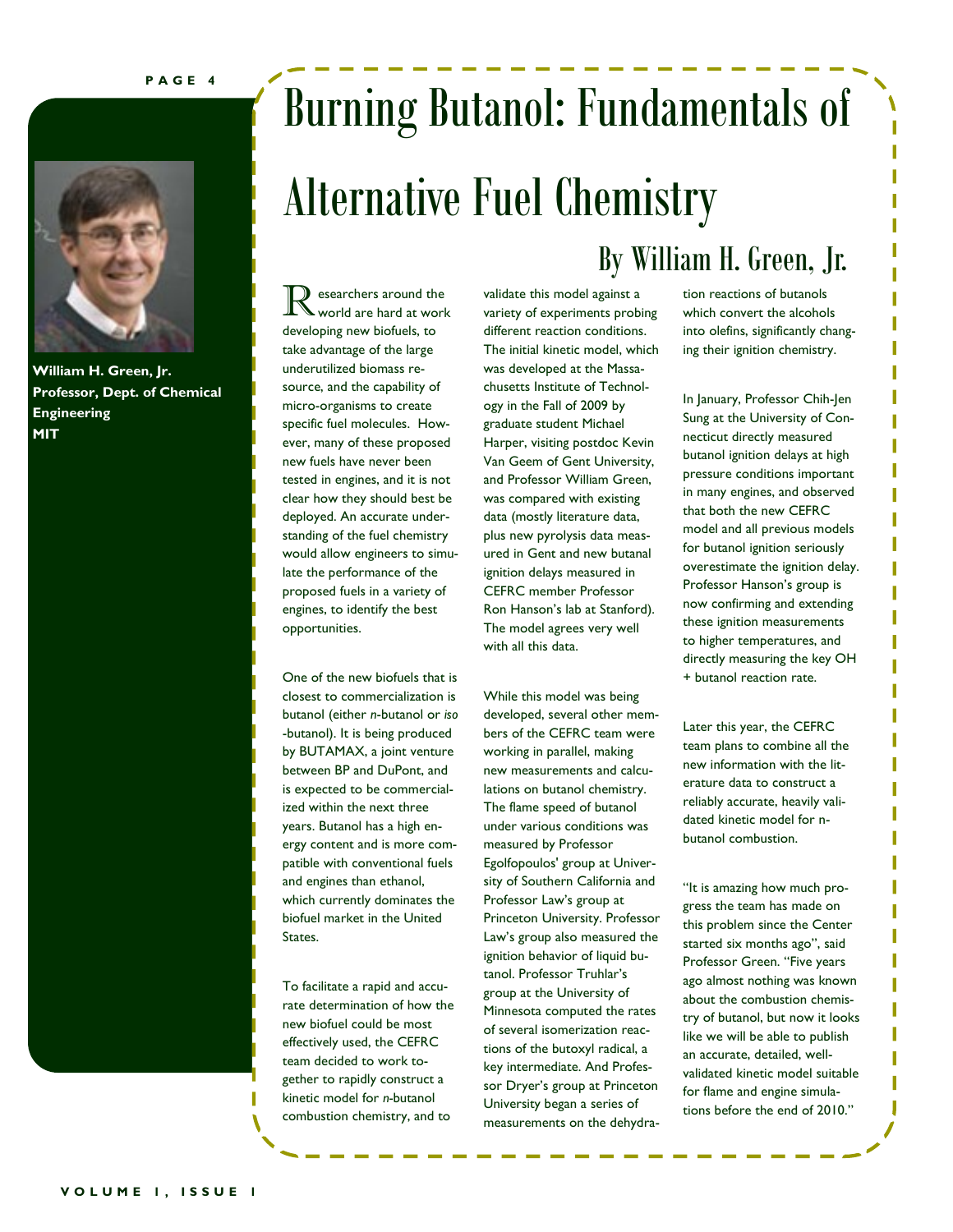## Princeton-CEFRC Summer Program On Combustion: 2010 Session

T he CEFRC recognizes that combustion research has reached the stage where there is a strong interplay between theory, experiment, and computation, between fundamentals and applications, and between fluid mechanics and chemistry. Thus, to be equipped to tackle the challenging combustion problems facing us, particularly those on energy sustainability and climate change, a modern combustion researcher must be reasonably familiar with the important technical issues associated with the various disciplines of combustion.

In response to such a need, the Center offers an annual, one-week summer program, held at Princeton University, during which senior graduate students and researchers in combustion and energy will take two courses of 15 hours each. The students will live in a dormitory setting to further foster friendship. Scholarships are available to domestic students to partially defray the expense of attending the program.

The 2010 session, scheduled for June 27 through July 3, comprises the following two courses: (1) **Combustion Theory**, delivered by Professor Norbert Peters of RWTH-Aachen, Germany, and (2) **Combustion Chemistry**, jointly delivered by

Dr. Charles K. Westbrook of the Lawrence Livermore National Laboratory and Dr. Stephen J. Klippenstein of the Argonne National Laboratory, who will respectively lecture on kinetic modeling and ab initio chemical kinetics.

The announcement for the program was released for distribution through the Combustion Institute in late February, as well as through the CEFRC website at [http://](http://cefrc.princeton.edu/programs/summer-program.aspx) [cefrc.princeton.edu/programs/summer](http://cefrc.princeton.edu/programs/summer-program.aspx)[program.aspx.](http://cefrc.princeton.edu/programs/summer-program.aspx) The response from students and professionals in the combustion and energy community was immediate and abundantly positive. While the original plan called for 25 to 50 participants, 120 applicants were admitted. Professor Ronald K. Hanson commented "...this opportunity particularly motivates those with lots of drive; they want to avail themselves of all possible opportunities that will give them a chance to be nextgeneration leaders. In short, this is part of the globalization of research." Participants include 90 graduate students and 30 research and teaching professionals from academic institutions, government laboratories, and corporate research facilities from the United States and abroad.

"We are really excited about this inaugural year of the Program. The applicants are letting us know, with their overwhelmingly positive



response, that there is such a need in the combustion community. These are our next-generation leaders who are seeking to be exposed to teachings from current leaders outside of their own institutions," says Professor Chung K. Law, director of the CEFRC.

For more information about the 2010 Princeton-CEFRC Summer Program on Combustion, visit the CEFRC website at [http://cefrc.princeton.edu/.](http://cefrc.princeton.edu)

# People in the News



Professor Fokion N. Egolfopoulos of the University of Southern California, was elected a Fellow of

the Ameri-

**Fokion Egolfopoulos**

can Society of Mechanical Engineers (ASME). Egolfopoulos is currently a co-Editor-in-Chief of *Combustion and Flame*, the official journal of the Combustion Institute. He has published extensively in journals on heat and mass transfer, energy, fuels, the environment, combustion and propulsion.

Professor Stephen B. Pope of Cornell University, was elected to the National Academy of Engineering. Pope, the Sibley College Professor of Mechanical and Aerospace Engineering, was recognized for his "contributions to the modeling of turbulent flow, including the development of probability distribution



methodologies for turbulent combustion." Pope conducts

function

search

in turbulence as well as computational methods for combustion chemistry. He is a fellow of the Royal Society and was recently awarded the Fluid Dynamics

Physical Society.

Prize from the American

re-